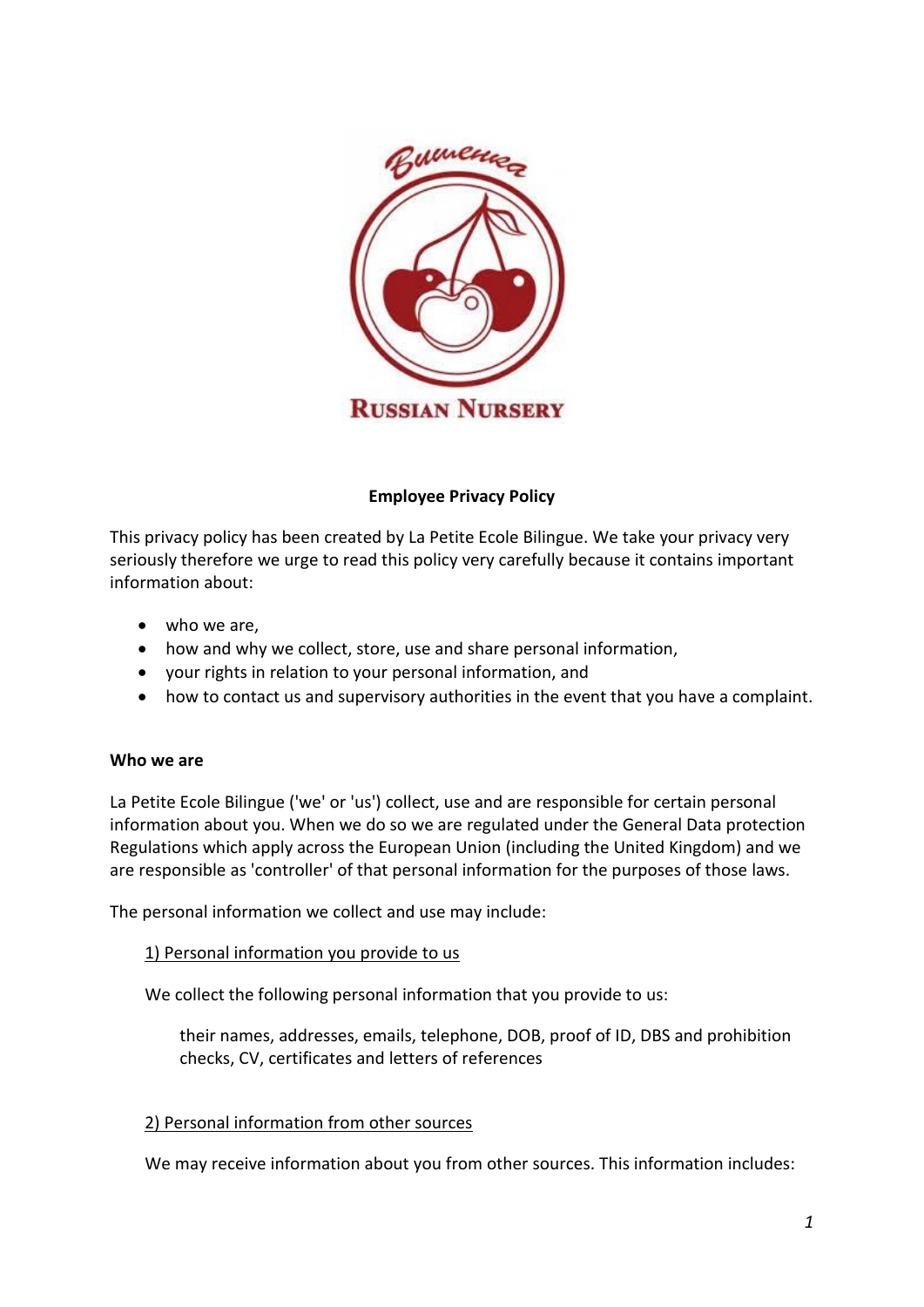DBS checks, prohibition checks, declaration of suitability, overseas criminal records

We will add this information to the information we hold about you for the following purposes:

To check that the person is suitable to work with children

### 3) Personal information you provide about third parties

If you give us information about another person, you confirm that the other person has appointed you to act on their behalf and agreed that you:

shall consent on their behalf to the processing of their personal data;

shall receive any data protection notices on their behalf; and

shall consent on their behalf to the transfer of their personal data abroad.

## 4) Monitoring

We may also monitor, intercept, read and/or record your telephone, email and other electronic communications for the purpose of monitoring and recording to establish facts, to establish compliance with regulatory procedures, to prevent or detect crime, to investigate or detect the unauthorised use of the our systems or to ascertain compliance with our practices or procedures. We may also monitor and record communications to check that they are relevant to its business.

#### **How we use your personal information**

We may process personal data concerning you in our manual and computerised/automated filing systems internally and, so far as is reasonably necessary, externally, for the purposes of complying with statutory requirements, meeting the our legitimate interests, properly conducting the our business, complying with the terms of your employment and for all purposes in connection with your employment with us.

#### **Who your information may be shared with**

We may share your information with:

Professional advisors;

Any third party providing services to us for the benefit of its employees;

HM Revenue and Customs or other authorities;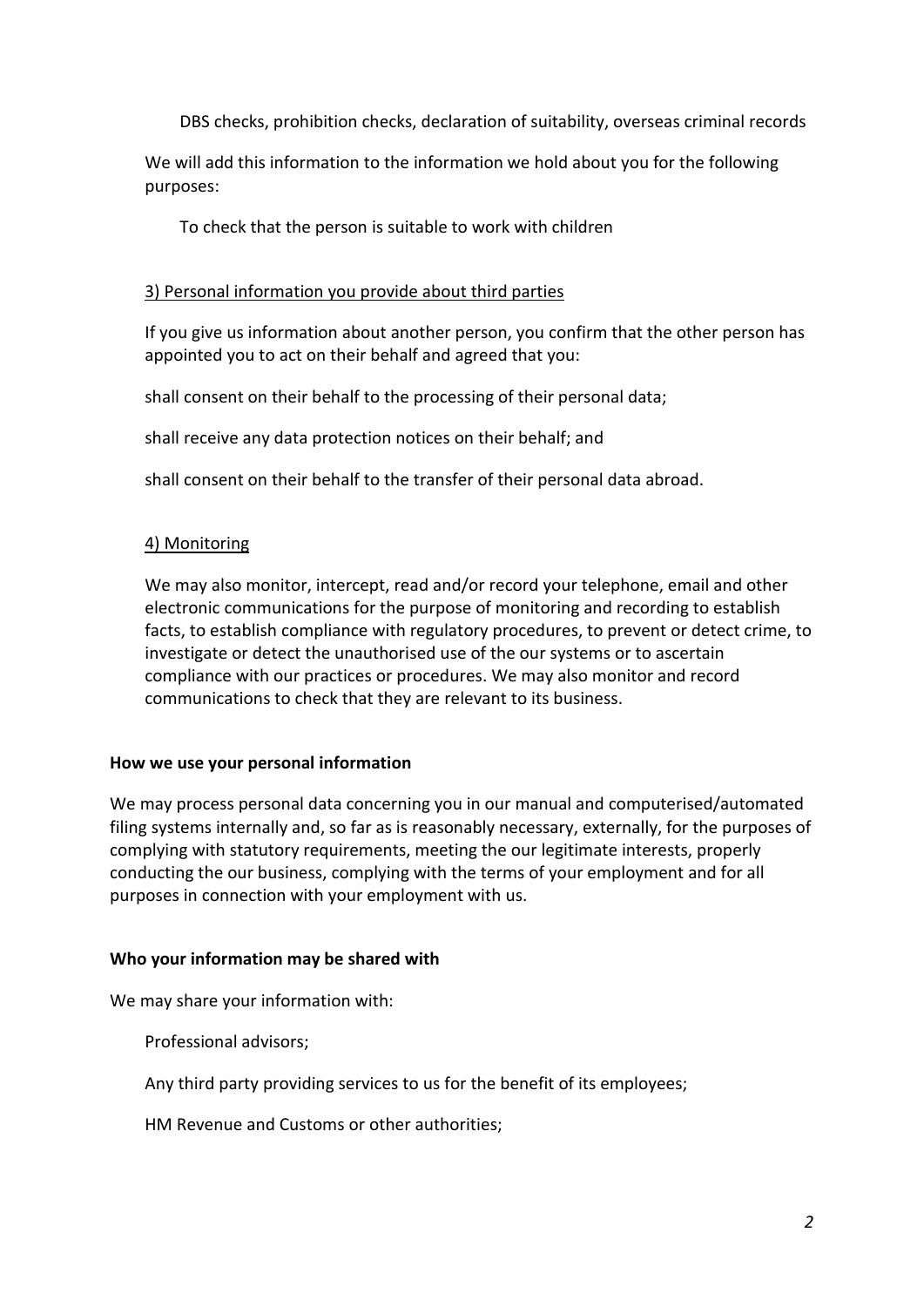Prospective purchasers of all or any part of our business in return for suitable confidentiality undertakings regardless of the country to which the data is to be transferred;

Law enforcement agencies in connection with any investigation to help prevent unlawful activity;

Government bodies for the purposes of accounting, tax and regulatory compliance;

We will not share you personal information with any other 3rd parties.

### **How long your personal information will be kept**

We will hold your personal information for the following periods:

6 years to satisfying UK tax law. Any information related to your ID will be held only to the end of your employment.

These periods are no longer than necessary in each case.

### **Reasons we can collect and use your personal information**

We rely on the following as the lawful basis on which we collect and use your personal information:

consent

contract

legal obligation

vital interests

public task

#### **Consequence of our use of your personal information**

The consequence to you of our use of your personal information is:

Your information might be inspected by Osfted or local authorities for safeguarding and quality of teaching purposes. It will be also used by payroll for tax and pension purposes.

#### **Keeping your information secure**

We have appropriate security measures in place to prevent personal information from being accidentally lost, or used or accessed in an unauthorised way. We limit access to your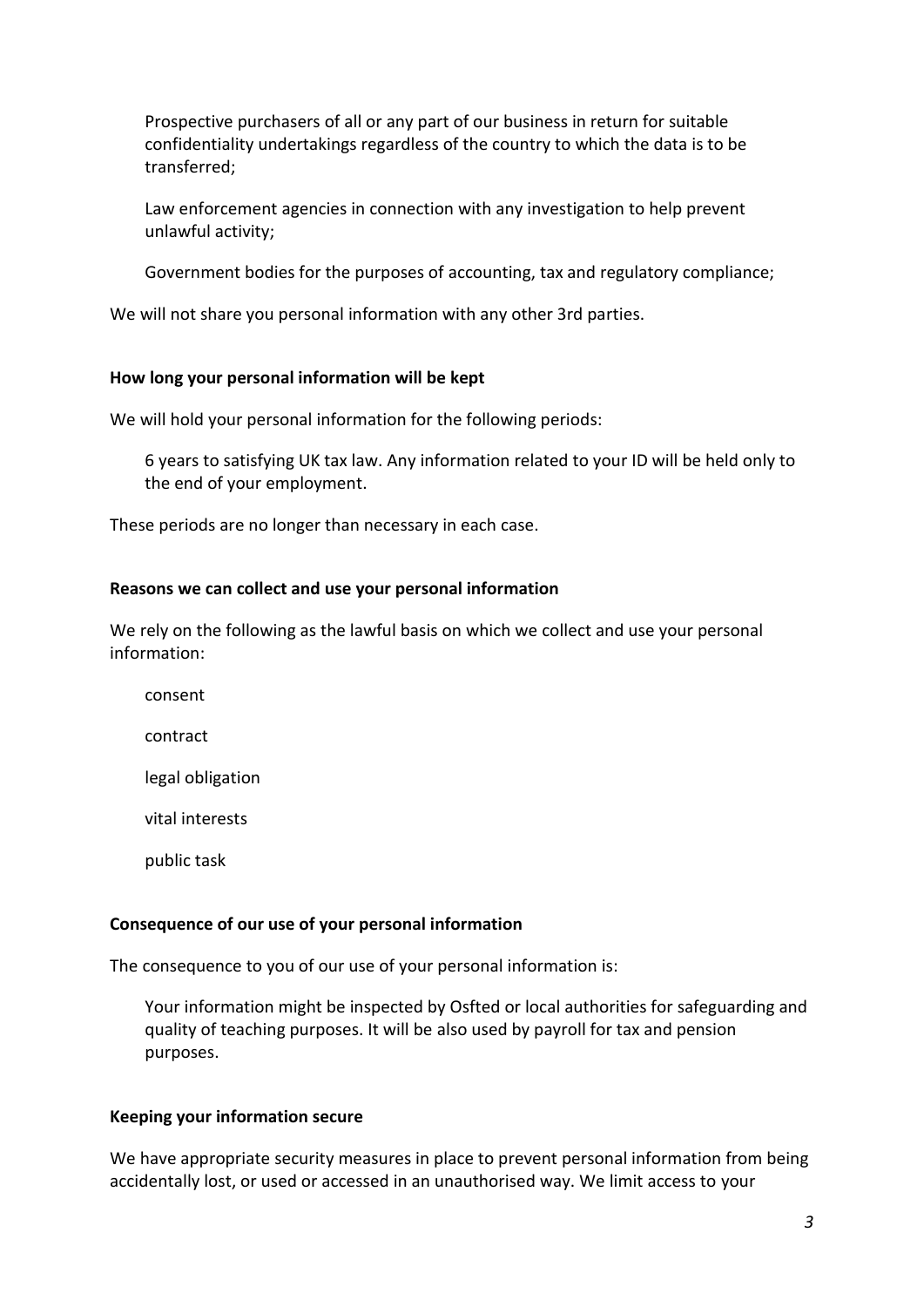personal information to those who have a genuine business need to know it. Those processing your information will do so only in an authorised manner and are subject to a duty of confidentiality.

We will also use technological and organisation measures to keep your information secure. These measures may include the following examples:

All the information is stored in a cloud based system protected by a password. Some documents might be kept in a locked cupboard for access to Ofsted inspector.

We also have procedures in place to deal with any suspected data security breach. We will notify you and any applicable regulator of a suspected data security breach where we are legally required to do so.

## **Your obligations to safeguard personal data of others**

In the course of your duties you may have access to the personal data of other individuals during the course of your employment. You must undertake any mandatory La Petite Ecole Bilingue data protection training, and ensure that you do not inappropriately obtain, retain, amend, use, delete, transmit or compromise the security of the personal data of others.

 $\hat{a} \in \mathbb{F}$  Failure to comply with your data protection obligations puts at risk the individuals whose personal information is being processed, carries the risk of significant civil and criminal sanctions for you and La Petite Ecole Bilingue and may, in some circumstances, amount to a criminal offence for which you are personally liable. Because of the importance of data protection obligations, it may lead to disciplinary action under our procedures, up to and including dismissal for gross misconduct.

If at any time you have any queries, you should contact us immediately.

#### **Transfers of your information out of the EEA**

We will not transfer your personal information outside of the EEA at any time.

#### **What rights do you have?**

Under the General Data Protection Regulation you have a number of important rights free of charge. In summary, those include rights to:

- fair processing of information and transparency over how we use your use personal information
- access to your personal information and to certain other supplementary information that this Privacy Notice is already designed to address
- require us to correct any mistakes in your information which we hold
- require the erasure of personal information concerning you in certain situations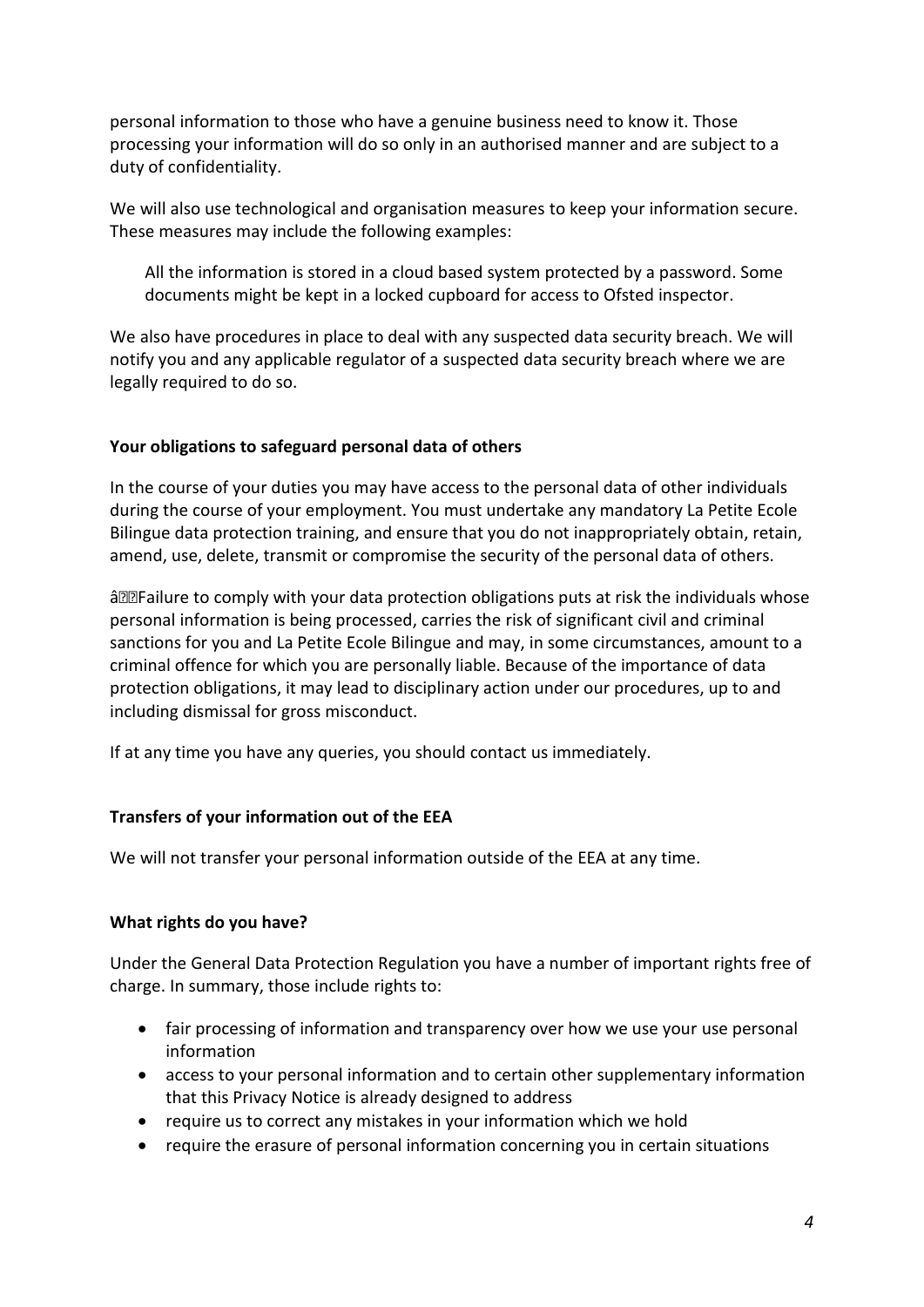- receive the personal information concerning you which you have provided to us, in a structured, commonly used and machine-readable format and have the right to transmit those data to a third party in certain situations
- object at any time to processing of personal information concerning you for direct marketing
- object to decisions being taken by automated means which produce legal effects concerning you or similarly significantly affect you
- object in certain other situations to our continued processing of your personal information
- otherwise restrict our processing of your personal information in certain circumstances
- claim compensation for damages caused by our breach of any data protection laws

For further informaiton on each of those rights, including the circumstances in which they apply, see the Guidance from the UK Information Commissioner's Office (ICO) on individual's rights under the General Data Protection Regulations (http://ico.org.uk/fororganisations/guide-to-the-general-data-protection-regulation-gdpr/individual-rights/)

If you would like to exercise any of these rights please:

- email, call or write to us
- let us have enough information to identify you
- let us know the information to which your request relates

## **Do you need extra help?**

If you would like this policy in another format (for example: audio, large print, braille) please contact us using the details below.

## **How to complain**

We hope that we can resolve any query or concern you raise about our use of your information.

The General Data Protection Regulation also gives you right to lodge a complaint with a supervisory authority, in particular in the European Union (or European Economic Area) state where you work, normally live or where any alleged infringement of data protection laws occurred. The supervisory authority in the UK is the Information Commissioner who may be contacted at https://ico.org.uk/concerns/ or telephone: 0303 123 1113.

## **Changes to the privacy policy**

This privacy policy was published on 03/09/2018 and last updated on 03/09/2018.